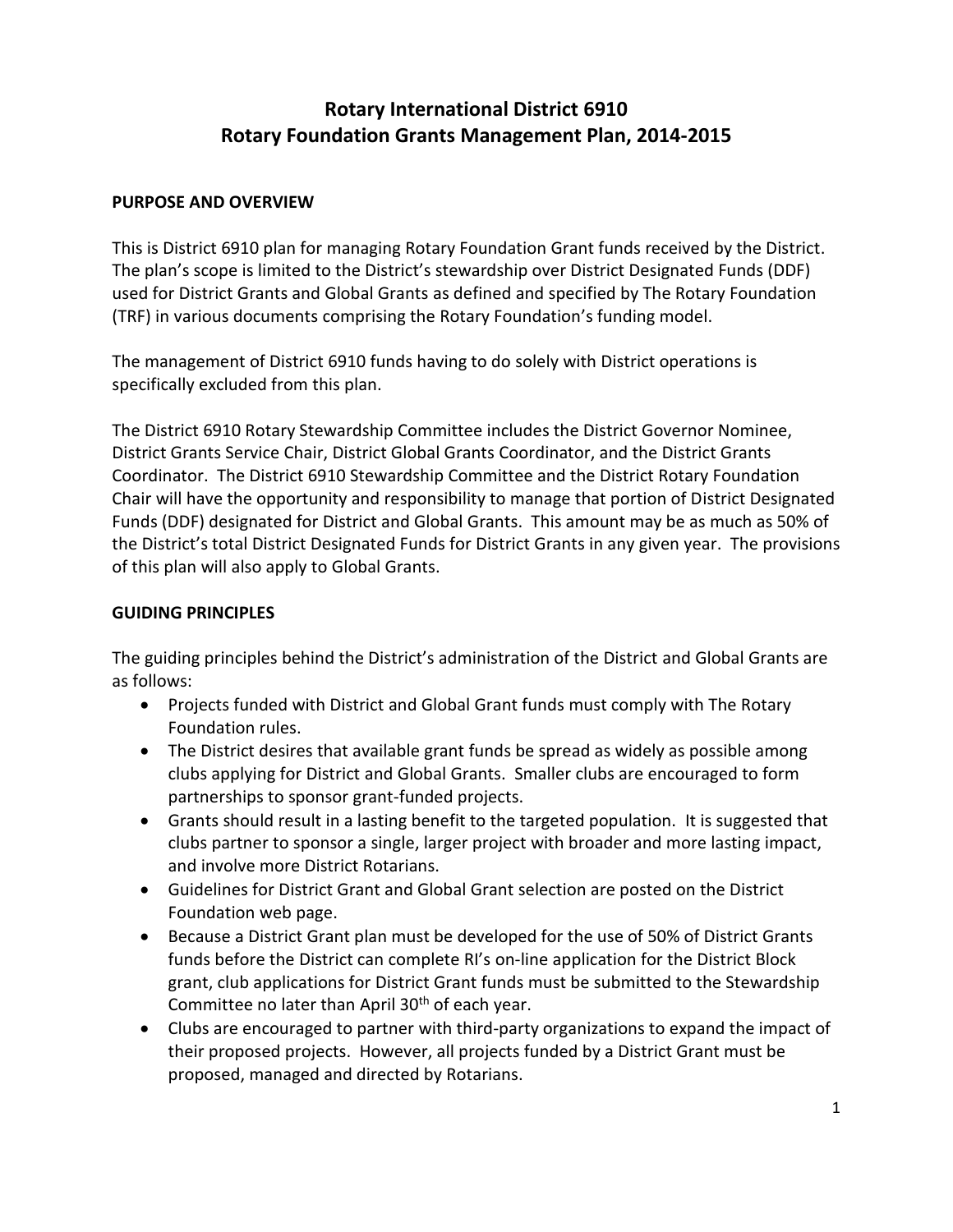The District's administration of District and Global Grants will, in all particulars, be in conformance with the requirements and intents of the Rotary Foundation District Memorandum of Understanding (MOU).

## **THE PLAN**

# **Administration of District Grant Funds**

The process for submission and evaluation of District Grant applications and the allocation of District Grant funds will be as follows:

- 1. Club Qualification to receive matching District Grant Funding: Clubs *must* be qualified to submit applications for District Grants. Qualifications include signing the Club MOU, being current on all RI and District Dues and being current on all Rotary Foundation grant reporting. Attendance at the Grants Management Seminar is a requirement for District Grants and Global Grants.
- 2. District Grant Application Information is available on the District 6910 Foundation web page: <http://www.rotarydistrict6910.org/>
- 3. Schedule for District Grant Applications: The deadline for submitting a District Grant request is April  $30<sup>th</sup>$  of each year.
- 4. Processing District Grant Applications: The District Grants Service Chair, District Grants Coordinator and Vice District Grants Coordinator will review District Grant applications as they are received, and will work with the respective clubs to resolve any content or format issues relating to the application.
- 5. District Grant Funding Determination: The Stewardship Committee will review each application and determine a funding plan for the proposed projects, taking into account the funds available.
- 6. The Recommendations of the Stewardship Committee will be referred to the District Rotary Foundation Chair and District Governor for approval.
- 7. District Grant Funding Approval Dissemination: A list of funded District Grants will be disseminated to all clubs and District leadership as soon as practicable after approval by the District Rotary Foundation Chair and the District Governor.
- 8. Funding Procedure for District Grants: Approved projects will be funded as soon as practicable after the funding plan has been determined. The process shall be as follows:
	- a. The District Grants Service Chair will prepare the required submission to TRF for the district's District Block Grant request.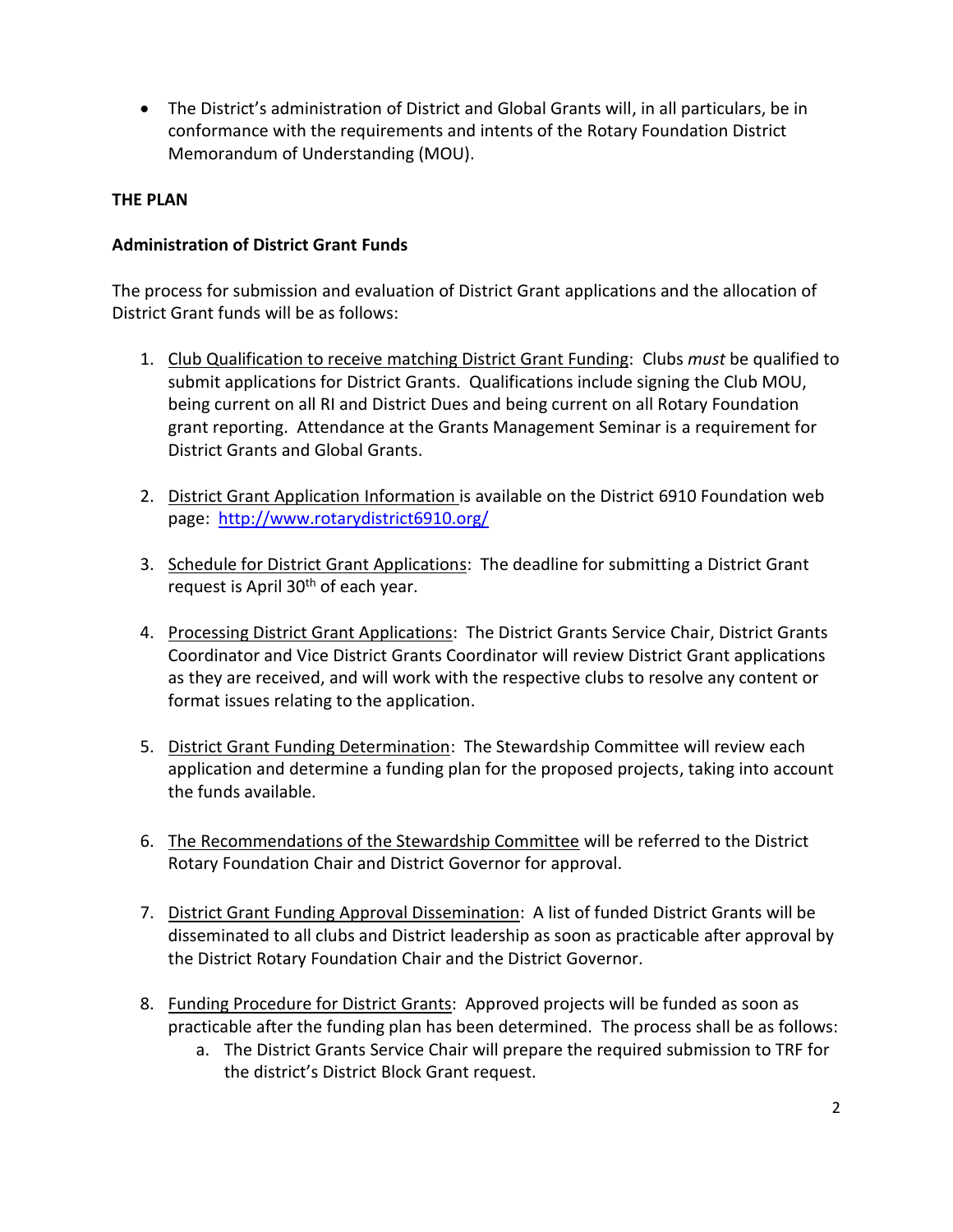- b. After receipt of the DDF funds from TRF by D 6910, the District Treasurer will prepare checks for the various matching District Grants to the Rotary Clubs approved to receive the matching funds.
- 9. Funding Procedure for Global Grants (Bank Account held in District 6910):
	- a. TRF assigns a unique number to each grant.
	- b. After TRF approves the application for a Global Grant, it requests bank information for the funds.
	- c. The primary contact on the Global Grant requests bank information from the District Treasurer. With approval from the District Rotary Foundation Chair and District Global Grants Coordinator, the District Treasurer will set up a separate account for each Global Grant.
	- d. When funds arrive in the District bank account, the District Treasurer will notify the Global Grant primary contact as well as the District Global Grants Coordinator.
	- e. The primary contact will prepare a check request indicating the amount, the payee, the bank information (if it is a wire transfer) or the mailing address. Invoices or receipts must accompany this request. The request will be sent to the District Global Grants Coordinator for approval.
	- f. The District Treasurer will notify the District Rotary Foundation Chair and District Governor that the money is being expensed.
	- g. The District Treasurer will prepare the wire transfer or check.

## 10. Funding Procedure for Global Grants(bank Account held by a Club):

- a. TRF assigns a unique number to each Global Grant.
- b. After TRF approves the application for the Global Grant, it requests bank information for the funds to be transferred.
- c. The primary contact on the Global Grant requests bank information from the Club Treasurer. The Club Treasurer will set up a separate bank account for each Global Grant.
- d. When funds arrive in the Club account, the Club treasurer will notify the Global Grants primary contact and the District Global Grants Coordinator.
- e. When money is expensed from this account with appropriate approvals, the Club Treasurer will notify the primary contact as well as the District Global Grants Coordinator and the District Rotary Foundation Chair.
- 11. Club District Grant Reporting Requirements: As a stipulation of receiving a District Grant the sponsoring club will comply with the following final reporting requirements:
	- a. A final report must be submitted within two months of full expenditure of grant funds or by May 31st of each year.
	- b. A detailed and clearly organized report of all expenses.
	- c. Copies of receipts for items purchased.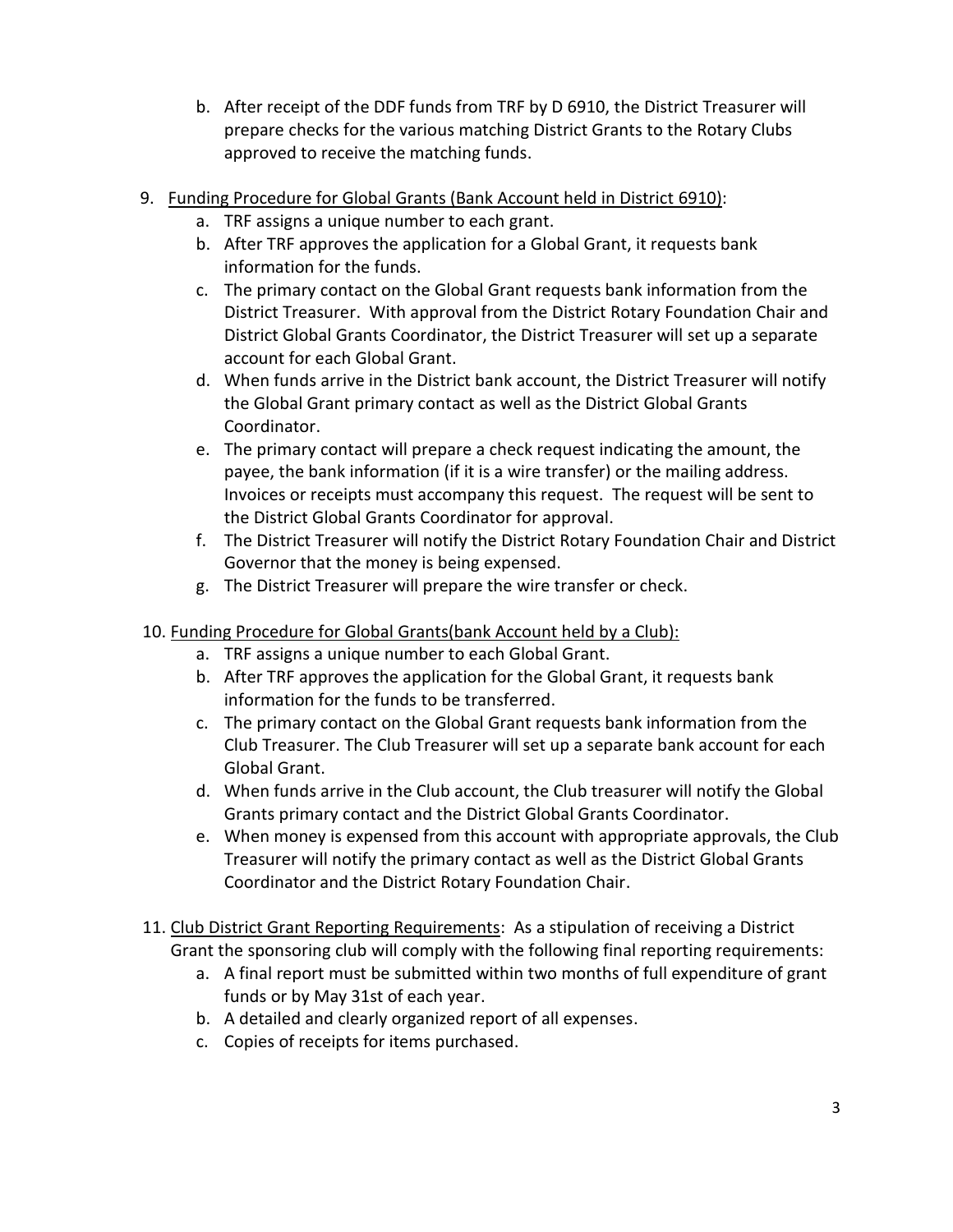- d. A detailed account of Rotarian participation in the implementation of the grant, which reflects the required Rotarian activities.
- 12. Annual District Grants Activity Report: Each year in the period April June, the District Grants Service Chair, and District Global Grants Coordinator will submit to the District Rotary Foundation Chair, the Chair of the Financial Review Committee, and the Chair of the District Stewardship Committee, a summary report of the status of all District Grants and Global Grants funded during the year. The report will include a list of all grants issued along with the following information:
	- a. Status (in progress, complete)
	- b. Whether interim reports were submitted as required
	- c. Whether final report was submitted
	- d. Any problems expressed
- 13. District Grants Record Keeping: The District Grants Service Chair will maintain electronic and/or hard copies of the following files in the District office for the retention times as indicated:
	- a. An individual file for each District Grant containing the following information -- Retention period = five (5) years after final report is received and approved:
		- the original District Grant application
		- a copy of bank statements indicating who received checks
		- copies of invoices and receipts
		- photos (if any)
		- interim reports (if any)
		- the final report
	- b. Copy of check requests made to fund the approved grants -- Retention period = five (5) years
	- c. District and Club qualification documents for Global and District Grants
	- d. Copies of reports submitted to the Rotary Foundation
- 14. District Grants Financial Accounting: The District Treasurer, in collaboration with the District Grants Service Chair will be responsible for the following:
	- Maintain a general ledger in accordance with Generally Accepted Accounting Principles (GAAP) and TRF rules and guidelines.
- 15. Signatory authority and custodianship of District Grant Bank Account:
	- When the holder of a position changes, the District Treasurer will ensure that new signature cards are completed within 60 days of the personnel change.
- 16. Financial Review:
	- a. Every six (6) months, the District Financial Review Committee will review all documents related to District 6910 grants in order to verify that the district is following the steps required of a good steward of Rotary Foundation Funds. The